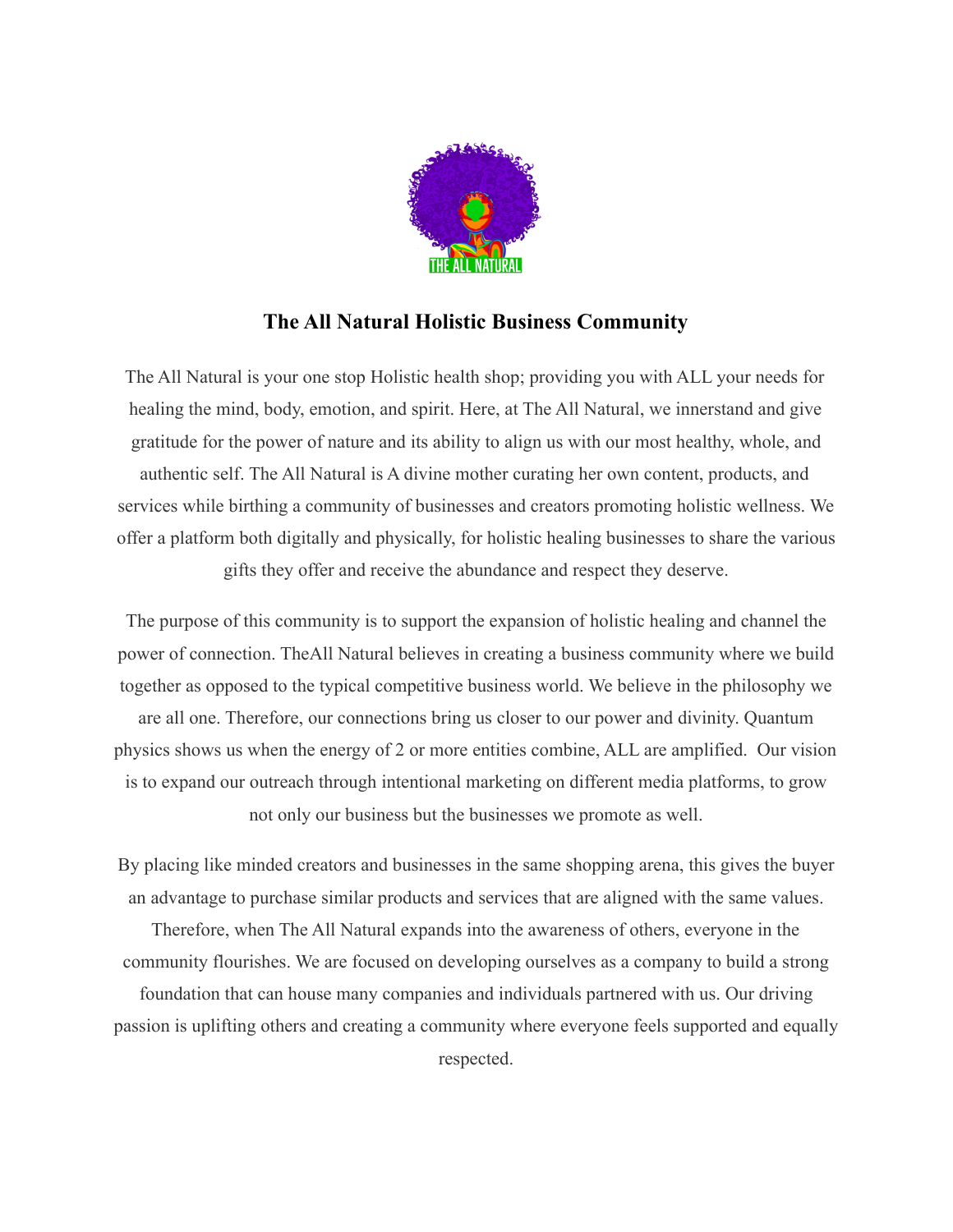### **Membership**

#### T**he All natural Holistic Business Community is a \$19.99 monthly membership which includes:**

- Professional display and description of your business's products **OR** services on The All natural website and Instagram + Facebook Shop with a link directly to your own site for purchase/booking. All products/services sold with zero interest (You keep all your profits).
- Random Social media promotion for your products/service on The All Natural's Instagram, Twitter, Facebook, LinkedIN, Pinterest, and/or YouTube.
- Exposure to a larger targeted audience to increase your businesses revenue and outreach.
- Access to an exclusive facebook group with tips on building a business and entrepreneurship hacks.
- First dibs on being a vendor at The All Natural One Stop Holistic Health Shop events + discount on vendor fee (**Non members pay \$45 members pay \$30)**
- Option to waive monthly fee in exchange for **PROFESSIONAL**, creative, and holistic content posted weekly (designated day of the week) on the site. Please contact Theallnatural.biz $\omega$ gmail.com for this option to view and complete the separate terms  $\&$ agreements.

# **Additional Information**

- This membership subscription uses an Auto ACH payment method to collect your monthly fee from your card/account used to purchase your membership.
- Each business has a limit to 2 products **OR** 1 service per membership.
- Members have the option to cancel or renew membership.
- Membership fees are subject to change as demand and outreach increases.
- Vendor fees are **SEPARATE** from membership fees.

# **Requirements**

- Must be **18 years +**.
- Must be a **legal** registered business.
- Business must have been operating for at least **1 full year.**
- Must have an active website or booking system.
- Must be a **HOLISTIC** business (Promoting physical, mental, spiritual, and/or emotional healing).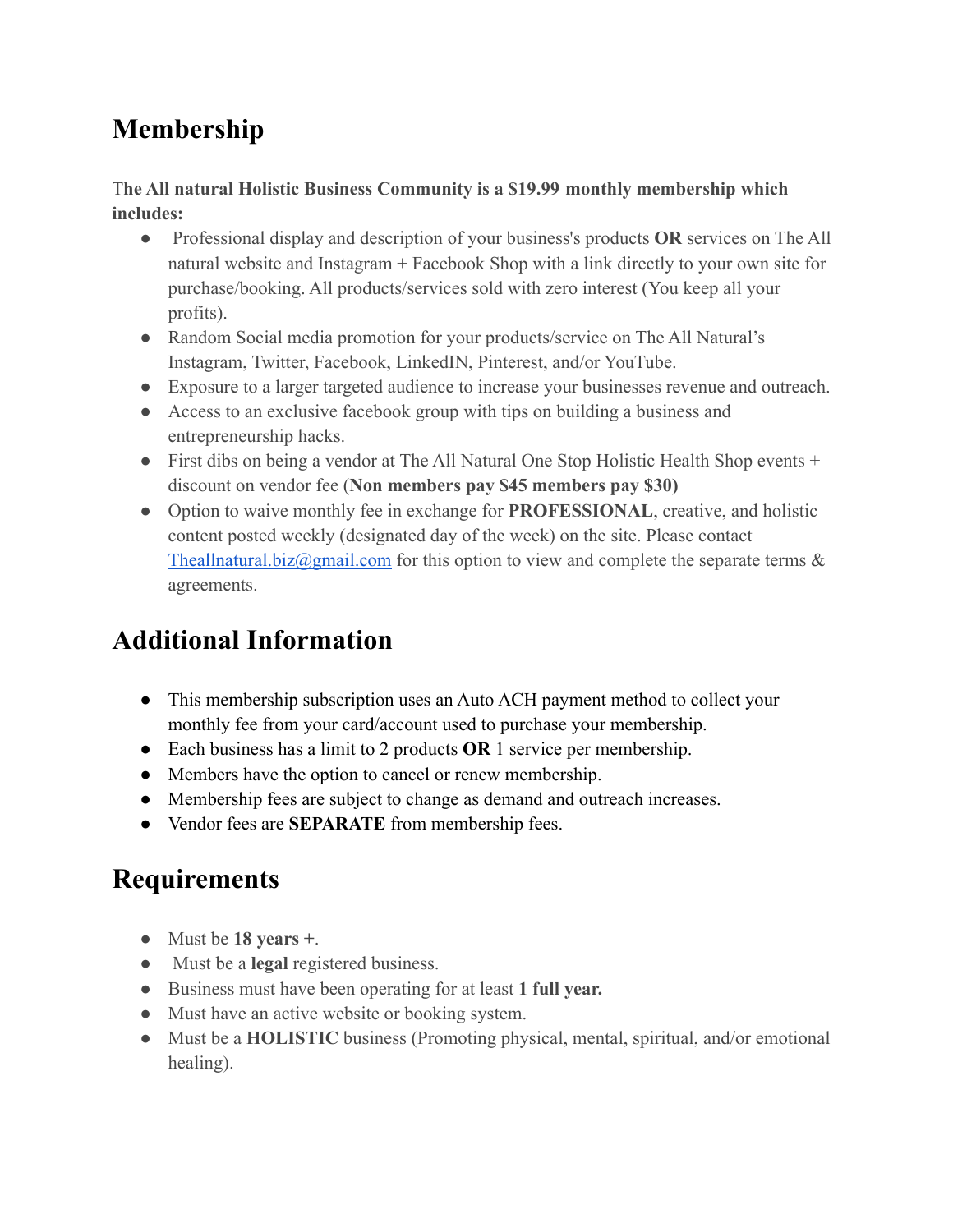• Products must be made with 100% natural high quality (preferably organic) ingredients (no parabens, synthetics, dyes, alcohols, aluminum, petroleum, silicones, propylene glycol, phthalate, or any other harmful chemicals).

#### **Disclaimer**

- The All Natural One Stop Holistic Health Shop events are subject to change locations.
- The All Natural is **not responsible** for any customer mishaps or complaints with your products/service (any complaints from customers/clients received will be sent directly to your business to handle.)
- Frequent bad reviews/experiences of your product/ service **may** result in a termination of your membership.
- Failure to pay your monthly fee **will** result in termination of your membership (unless discussed and agreed with our CEO).
- Members are responsible for completing **ALL** tasks regarding product orders/services (timely booking and follow through with services. Timely packaging, shipping, and completing orders.)
- Failure to abide by the requirements listed will result in termination of membership with **NO REFUNDS**.